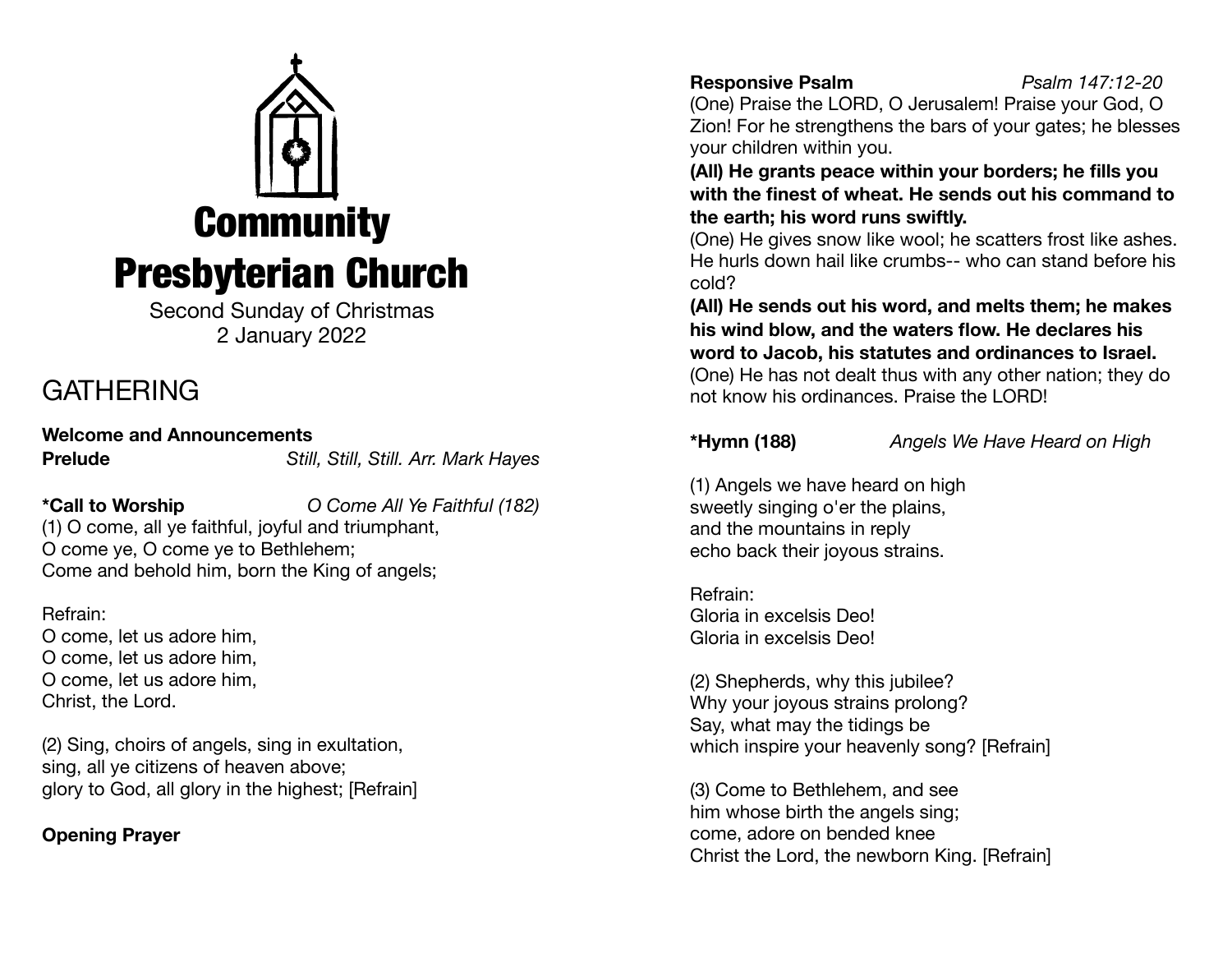## **Prayer of Confession**

(One) Eternal and gracious God, We spend much of our lives pursuing earthly pleasures, power and influence, and financial prosperity. Yet, You came to us in the weakness of the manger. Even in this holy season, we find ourselves beholden to material gifts. You alone offer us the only everlasting gift: Your Son, Jesus Christ, God with us. **(All) We confess to You our pride, our fear, and our reluctance to receive Your grace. Through the power of the Holy Spirit, forgive us, heal us, and transform us. We humbly pray, in the name of Jesus Christ, our Lord.**  *(Silence)* 

## **Assurance of Pardon**

**Response** *Lord, Listen to Your Children Praying* 

## PROCLAMATION

| <b>Old Testament Reading</b> | Jeremiah 31:7-14 |
|------------------------------|------------------|
| <b>New Testament Reading</b> | Ephesians 1:3-14 |
| <b>Gospel Reading</b>        | John 1:1-18      |

### **Sermon**

*\****Hymn (218)** *Go Tell It On the Mountain*

## *Refrain*:

Go, tell it on the mountain, over the hills and everywhere; go, tell it on the mountain that Jesus Christ is born.

(1) While shepherds kept their watching o'er silent flocks by night, behold, throughout the heavens there shone a holy light. [Refrain]

(2) The shepherds feared and trembled when, lo! above the earth rang out the angel chorus that hailed our Savior's birth. [Refrain]

(3) Down in a lowly manger the humble Christ was born, and God sent us salvation that blessed Christmas morn. [Refrain]

# **RESPONSE**

\***Affirmation of Faith** *The Apostles' Creed* 

**I believe** in God, the Father Almighty, Creator of heaven and earth. **I believe** in Jesus Christ His only Son, our Lord; who was conceived by the Holy Spirit, born of the Virgin Mary, suffered under Pontius Pilate, was crucified, died, and buried; he descended into hell; on the third day he rose from the dead; he ascended into heaven, and is seated at the right hand of God the Father Almighty; from thence he will come to judge the living and the dead. **I believe** in the Holy Spirit, the holy catholic church, the communion of saints, the forgiveness of sins, the resurrection of the body, and life everlasting. Amen.

**\*Doxology & Prayer of Dedication** 

**Offertory** *Lo, How A Rose E'er Blooming*

**Prayers of the People The Lord's Prayer** (sins/trespass)

## SENDING

**Charge Benediction** 

**Postlude** *Sing Choirs of Angels Medley*